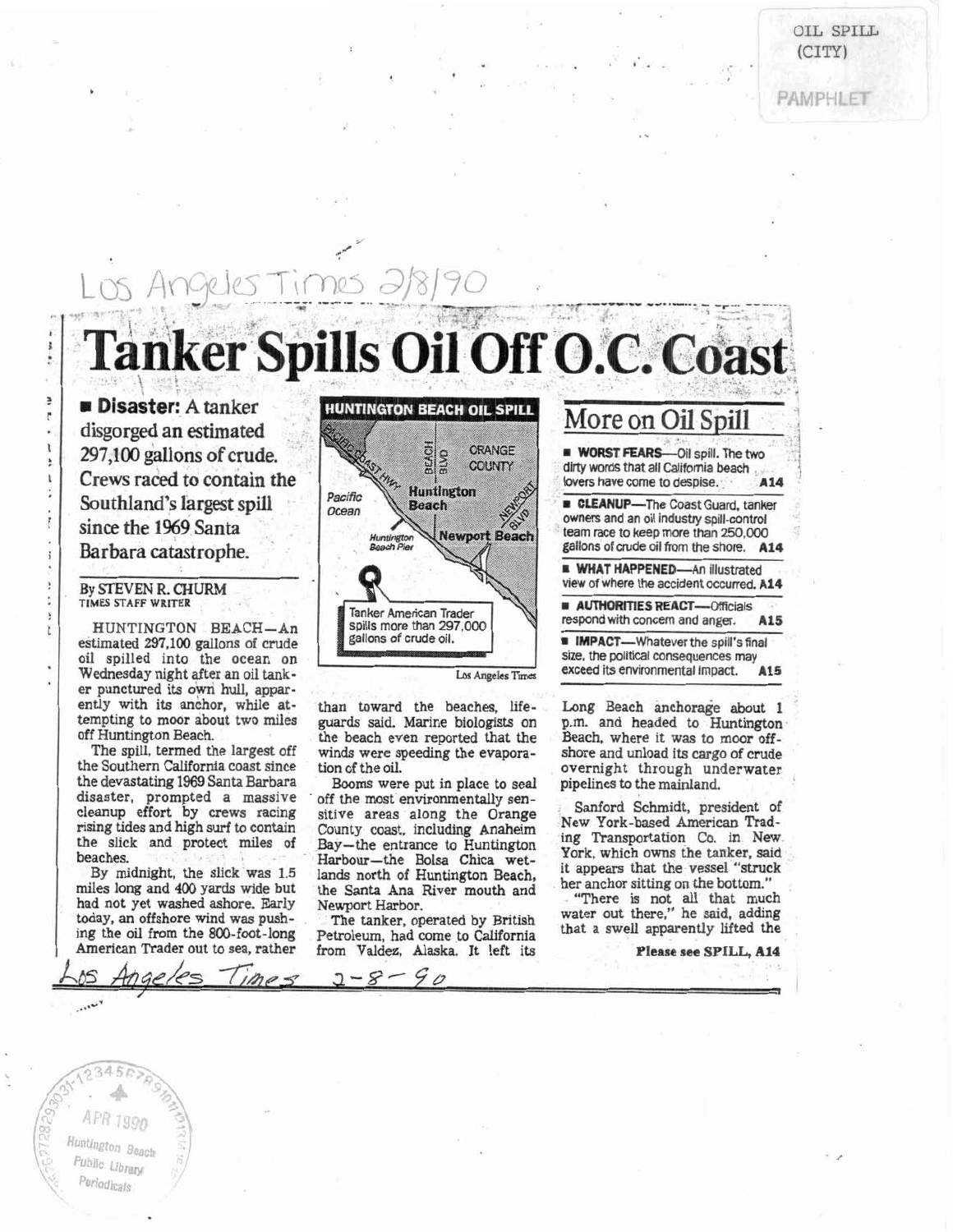# $\frac{2}{3}$ SPILL: Crews Race to Contain Widening Slick

 $2n$ 

T. it.

 $n<sub>0</sub>$  $\mathbf{q}_{11}$ 

iin  $F^{11}$  **Continued** from **A1**  and when it came down, "it hit the anchor" and punctured the hull.

"By any measure. it is a large spill." said Coast Guard **Lf** Vincent Campos.

Edd Fong, a spokesman for the State Lands Commission, which monitors oil exploration in coastal waters, called Wednesday's spill one of the largest off the coast of California since the Santa Barbara spill in 1969. That spill involved 3.2<br>million gallons of crude oil.

**Reaction** to the incident was swift. State Controller Gray Davis. chairman of the State Lands Commission, flew to the scene Wednesday night while Huntington Beach officials declared a city emergency. And Orange County Board of Su-pervisors Chairman Don R. Roth signed an emergency declaration and sent it Gov. George Deukmeji-

an overnight for his approval. "This kind of craziness has to stop," said Bob Hattoy. Southern California regional director of the Sierra Club. "We've seen these accidents from Alaska to Delaware . . . and now here. It just proves that oil and coastal waters don't mix.

**As** news of the spill spread. dozens of people telephoned Huntington Beach authorities volunteering to help clean birds and<br>other wildlife. By early today,<br>several oil-coated birds had been rescued and brought to a makeshift treatment center on the sand just<br>south of the city pier. Volunteers were washing the birds, including ducks, grebes and cormorants,

with dish soap. The spill took place off one of California's most heavily used<br>beaches. Millions flock every summer to the nine miles of state and city beaches and about **1.5** million tourists a year strolled the old Huntington Beach pier before it shut down after a violent **1988**  winter storm. Planning is under way for construction of a new pier next summer.

At midnight. onlookers who had gathered on the beach were asked by lifeguards to leave.

Initial containment efforts were centered on the bow of the tanker where the hull was leaking. About 1,200 feet of boom material-an orange-colored, thick vinyl sheet about two feet high with weights



The American Trader lies off the coast leaking oil, backed by lights from the Huntington Beach shoreline. Oil was expected to hit land overnight

er's captain and crew were ordered to remain on board the vessel for questioning. In addition, those piloting the tanker at the time of the accident will be tested for **drugs**  and alcohol under a new federal requirement. that went into effect in December. The measure stems from the grounding of the Exxon<br>Valdez, the U.S. tanker that dumped more than **11** million gallons of crude oil into Alaska's one of worst ecological disasters ever.

Present at the Huntington Beach<br>meeting were Mayor Thomas J. Mays-and council members Grace Winchell, Peter M: Green and Jim |<br>Silva.

o CJ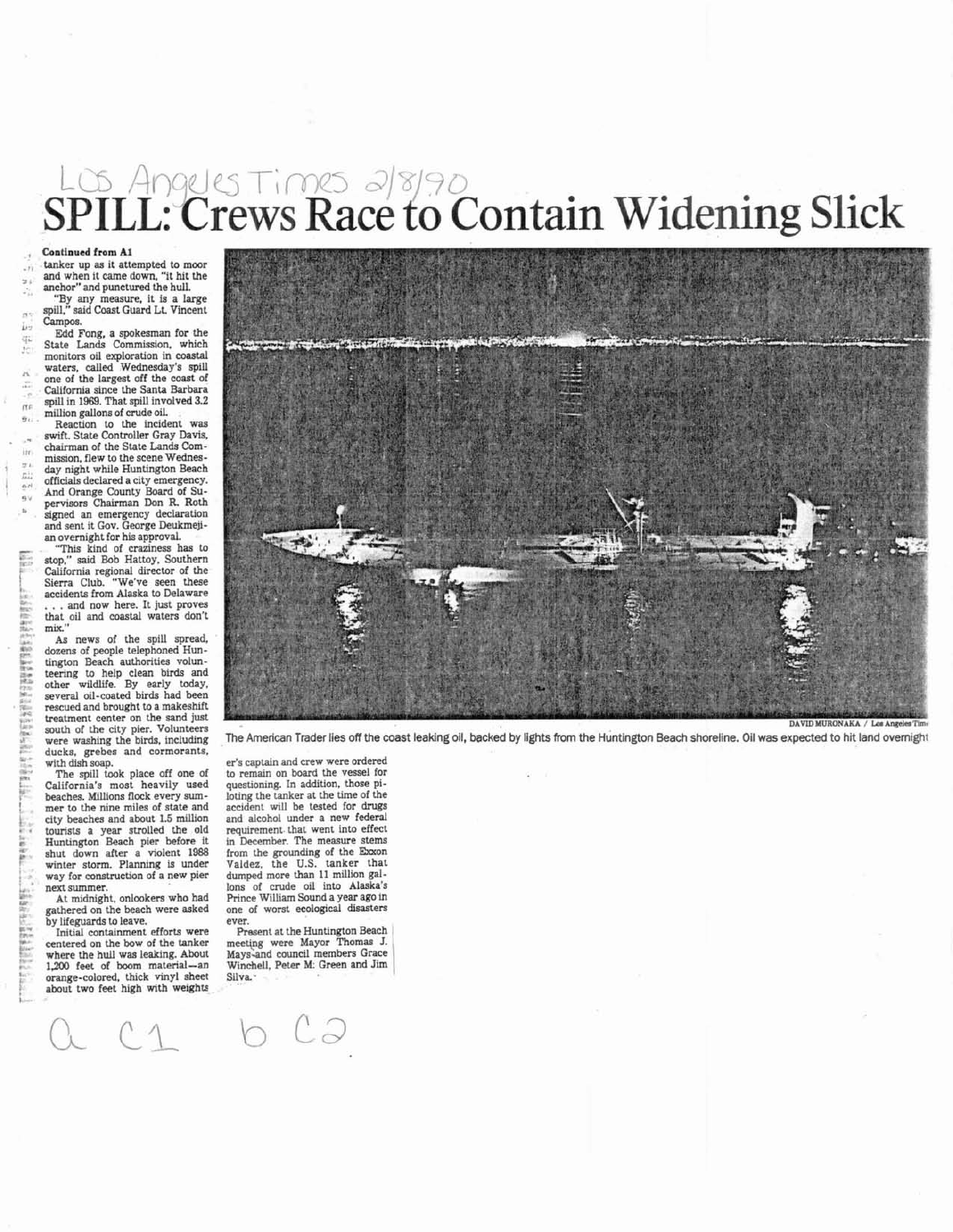## Cont. from previous



### **PREVIOUS MAJOR SPILLS**

.Þ.

rea's ìυ  $\overline{a}$  $91$  $\mu_0$ n.  $\frac{5}{2}$ G.  $\mathfrak{g}$  ?  $n1$  $g_{11}$  $5.1$  $\mathbf{c}$ J) MA. чc. is.

ήn

Ь  $\sigma$   $\sigma$  $\tilde{\mathbf{H}}$ Mil

181

 $\mathbf{p}_i^{\star}$  $-100$ 

iji.  $\overline{\omega}$ 

Revious blg oil spills in California and **U.S.** coastal waten: **March. 1989-In the largest oil** spill in U.S. history, 10.92 rnlllion gallons poured into Fnnce William Sound in Alaska when the Exxon Valdez hit a<br>**reef. April, 1988**—About 365,000

April, 1988-Am **365,000** gallons of oilspllled from a storage tank in Martinez and flowed into San Francisco Bay<br>and the environmentally sensitive Suisun Marsh.

**November,** 1985-An exploratofy well blew **out** off Texas. spilling 6.3 mlllion

gallons.<br>July, 1984-**Jab,** 1964-2.8 milllon gallons of oil spllled aRer a ship ran aground in Louisiana.

October, 1984-2 million gallons spllled off San Francisco when a shlp caught fire **after** an explosion.

**November.** 1979-More than 10 million gallons of oil burned or<br>spilled when two ships collided off Texas.<br>January, 1969—More than 3

million gallons of oil spilled into the Santa Barbara Channel,<br>covering 800 square miles of water and 100 miles of

beaches with tar and killing<br>thousands of shore birds.

*Thousands of shore bird:*<br> **Source: Golob's Oil Pollution**<br> **Bulletin and Times staff.** 

attached to the bottom-was placed around the bow.

From a cleanup standpoint, said Coast Guard Capt. James C. Card. it would be better if the oil did wash whole rather than stay in the ocean, where calm coastal waters would make it difficult to disperse.

The Huntington Beach City Council held an emergency meeting at 815 p.m. to declare a state of emergency in the city. A declaration was sent to Deukmejian, saying that local resources were insuf ficient to cope with the situation.

At a press conference, the Coast Guard's Card said a "full investigation" into the incident had been launched. Card would not speculate on what caused the spill, but said it was "possible the anchor punched a hole in the hull."

"It hit something underwater. whether a pipeline or the anchor." he said "There 1s no shoal down there or anything else. It hit some-<br>thing that is not natural or on the charts."

Card said the spilled oil came from the tanker's No. 1 and No. 2 starboard cargo tanks, which contained 6.000 barrels. The tanker's owner said the oil was bound for Golden West Refinery in Santa<br>Fe Springs.

*"We* have confidence that the situation is under control," Green said. "It seems there is little likelihood that the oil will get into the coastal wetlands, but if it does. it will be devastating to thousands of birds."

Environmentalists began preparing for wildlife damage imme-<br>diately. Vic Leipzig, executive didiately. Vic Leipzig. executive di- rector of Los Amigos de Bolsa Chica, set up facilities at Lake Street and Pacific Coast Highway to clean birds.

The county mobilized its Emergency Operations Center in the basement of the county finance building in Santa Ana.

Health officials were to inspect ' county beaches at dawn today to determine if any should be closed because of the oil contamination.

Coast Guard officials received the first report of the spill from the US.-registered Amencan Trader about 4:30 p.m. **As** darkness. fell. emergency teams descended on the scene, but moderate swells made initial efforts to surround the slick with booms difficult, officials said.<br>A Coast Guard strike team, an

A Coast Guard strike team. an oil-industry cleanup contractor and a federal pollution-response team responded to the damaged tanker southwest of Beach Boulevard off Huntington State Beach. Local and county fire department and lifeguard crews also immediately began monitoring shoreline from Newport Beach to Seal Beach for oil damage.

Fearing such a calamity, a coalition of county environmentalists, city officials and residents have long opposed proposals to allow oil and gas exploration off the Orange County coast. Even a majority of the county's Republican congressional delegation broke ranks in the 1980s with then-President Ronald Reagan over the issue,<br>warning that a major spill posed a threat to coastal tourism, one of the region's major industries.

The state congressional delega-<br>tion learned of the spill at a tion learned of the spill at a Wednesday night dinner in Wash-ington. Rep. C. Christopher COX (R-Newport Beach), whose district includes several miles of coast. promised that **"all** existing resources" would be employed for the cleanup. Rep. Dana Rohra-bacher (R-Lomita) said the accident was further evidence that "tankers are a very risky way of transporting" oil. Rohrabacher's district stretches from Huntington Beach to the Palos Verdes Peninsula.

To contain the slick, Skip **On**stead, manager of Clean Seas-the oil-spill cooperative that handles<br>such disasters between Santa Barbara and Point Dume-dispatched<br>a 130-foot oil-spill recovery vessel<br>to the scene. Onstead told The Times that the accident is classified<br>as a "major spill." The cleanup<br>vessel. Mr. Clean II, carries a